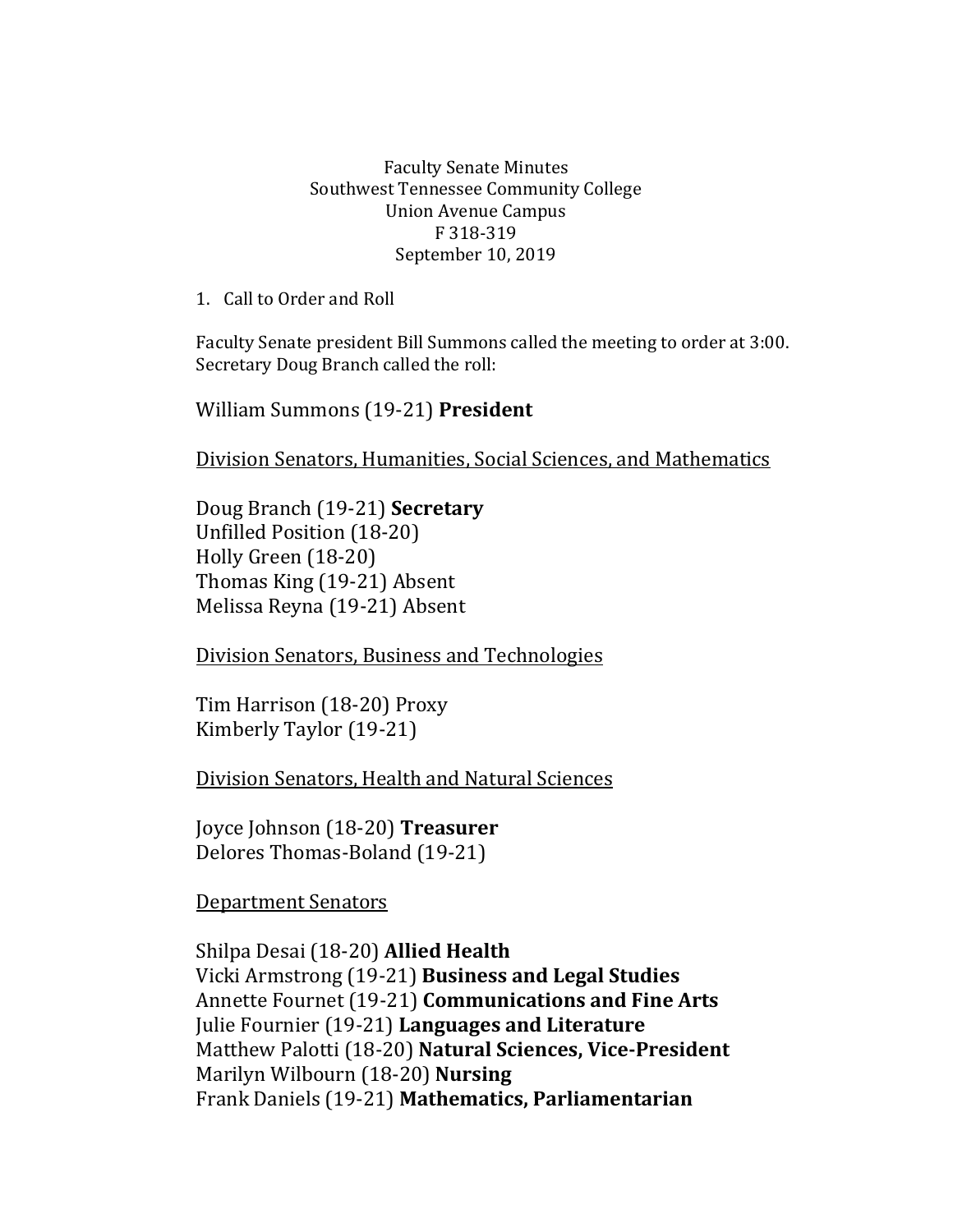## Stewart White (19-21) **Technologies** Absent Darcy Sims (19-21) **Social and Behavioral Science**

2. Approval of Minutes

The body approved the minutes from the April, 2019 faculty senate meeting. Secretary Doug Branch will ask that those minutes be posted to the website.

- 3. Reports from Senate Officers and Senate Committees
	- A. Bill Summons, president, noted that the president of the college, Dr. Tracy Hall, was interested in the senate's sponsoring a forum with her that would be open to all faculty. We have asked Special Assistant to the Vice-president for Academic Affairs, Sindy Abadie, to provide us with a tentative date for such an event.
	- B. Matthew Palotti, vice-president, reported on the senate executive committee's regular monthly meeting with Sindy.

Among the items in Matthew's report:

--The senate did not conduct administrator evaluations this year partially because of Dr. Hall's concerns that the evaluations might not be secure, as they are conducted via email, and that the evaluations as administered in the past might break codes, policies, or laws. The president is in favor of administrator evaluations, but thinks they should be conducted by Institutional Effectiveness. Matt is unsure where the process for developing these evaluations is, currently.

Bill Summons stressed the need to follow up on this item, making it a goal that the evaluations should certainly be administered by spring, 2020.

--Some faculty had expressed concerns about the policy for procuring paper for copying machines. A new policy asks "owners" in every building to order paper supplies from Staples. The money for paper comes not from department budgets but from the college budget.

--Sindy expressed her concern, during the SEC meeting, that Southwest's dual enrollment numbers are behind those of other TBR community colleges. These numbers will be increasing in the very near future.

--There were errors in letters explaining pay increases to faculty members, with about thirty faculty members having been given incorrect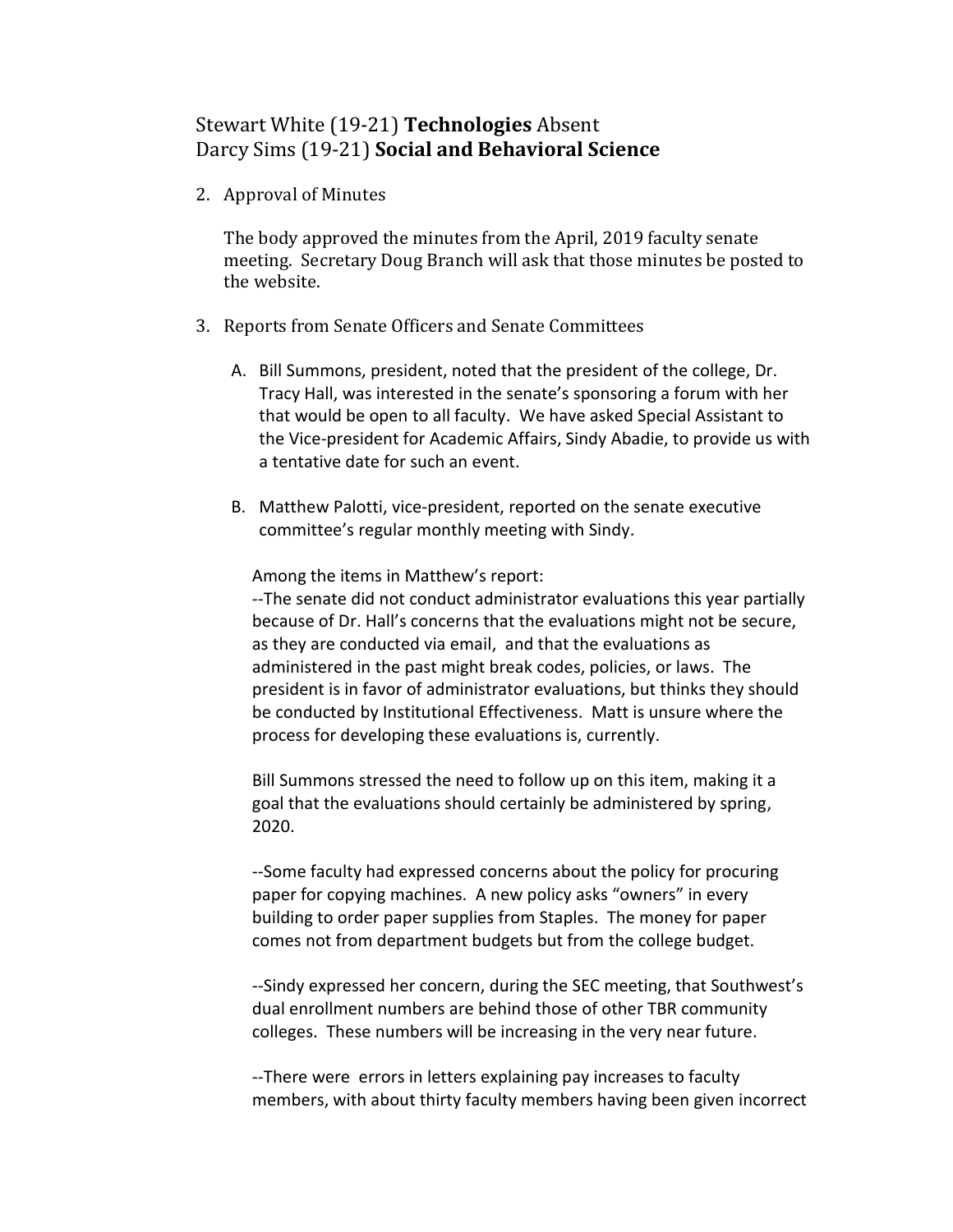amounts for their emoluments. Sindy, in cooperation with Human Resources, is dealing with this issue.

--TBR policies about tenure and term positions are not in accordance with what Southwest has been practicing for many years. Southwest has had a tendency to hire many faculty members for term rather than tenuretrack contracts, notwithstanding TBR's position is that term contracts should be rare. The college is trying to determine new policies for converting many term contracts to tenure-track contracts, but the particulars of such new policies have yet to be made.

C. Doug Branch, secretary, noted that the proposed amendment to the constitution, involving policies for the selection of promotion and tenure committees, would require a senate vote to move the policy from the constitution to the by-laws. Matthew Palotti reminded the senate that the college president would need to sign the proposed amendment before the senate could vote to add the policy to the by-laws. Matthew has sent this amendment to the president. We hope this vote can happen next month, after the president's approval is obtained and after the senate has had time to review the proposed language of the new promotion and tenure committee selection policy.

## 4. Old Business

A. Joyce Johnson discussed faculty complaints about faculty parking at the Union Ave. campus. In an already tight parking situation, faculty spots were taken away from two lots. Joyce has spoken to Jonathan Welden, director of the physical plant, about the issue, and Jonathan has indicated a willingness to returning the spots. Joyce will follow up on this issue. Joyce also suggested the college consider buying the closed Office Depot building, which would be an excellent spot for a large parking garage.

## B. New Business

- A. Bill Summons suggested the senate should write a resolution commending the college president for her work in obtaining substantial raises for the faculty. A motion to that effect was made, seconded, and unanimously approved. Senate Secretary Doug Branch agreed to write and deliver the resolution to the president.
- B. Bill Weppner, FDEC chair, opened a discussion about a new pilot program for faculty evaluations. He wishes for the senate to review this program and give guidance upon it, as the details of the pilot program have not yet been finalized.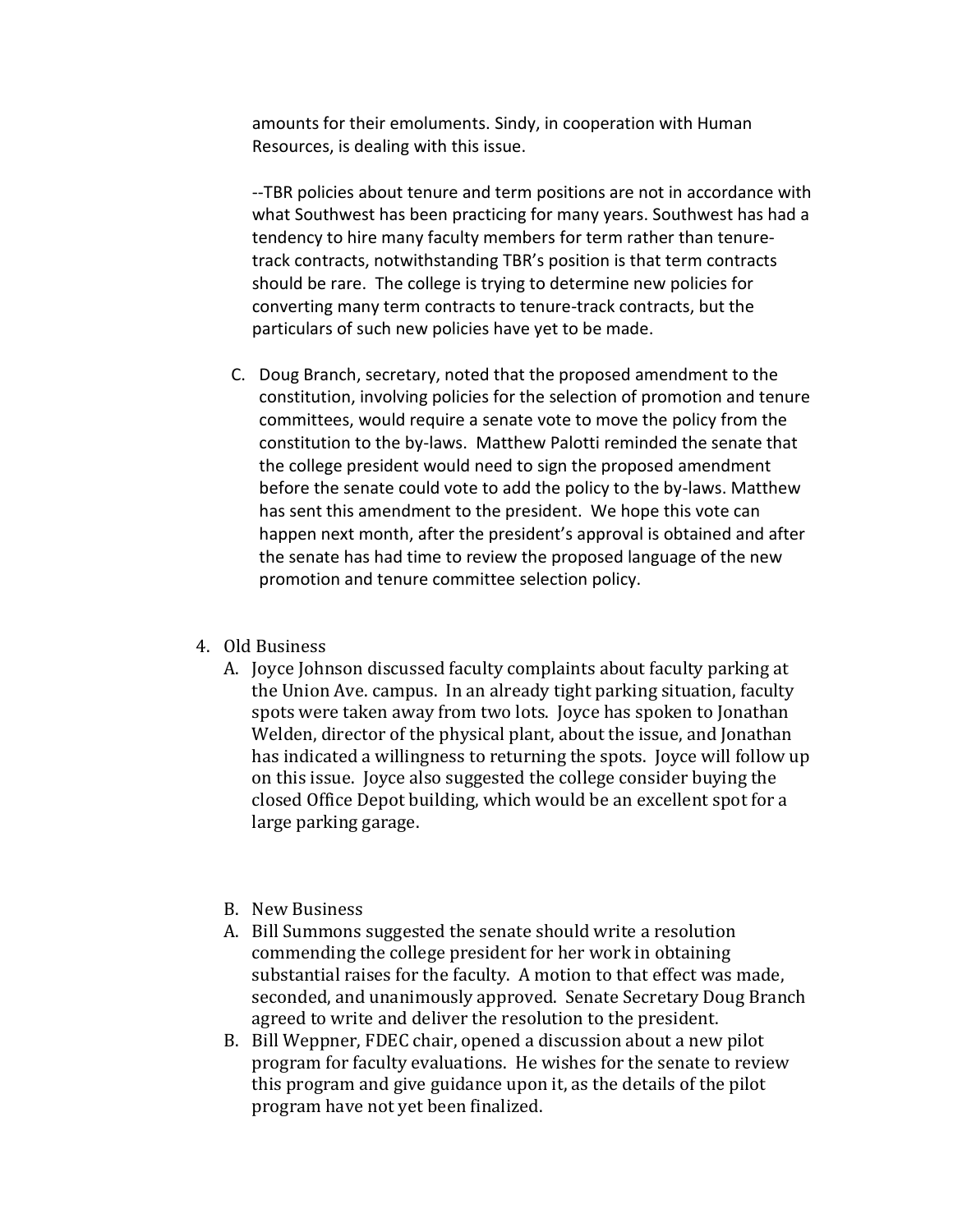- C. Bill also noted that the FDEC is, for now, no longer going to supervise the awarding of funds for faculty travel. Bill does think, though, that there should be a system in place for faculty members to request money from the FDEC for individual projects. He will get administrative feedback on exactly what the function of the FDEC should be concerning the distribution of funds.
- 5. The meeting was adjourned by Bill Summons at 4:40.

Respectfully Submitted,

Doug Branch,

Faculty Senate Secretary